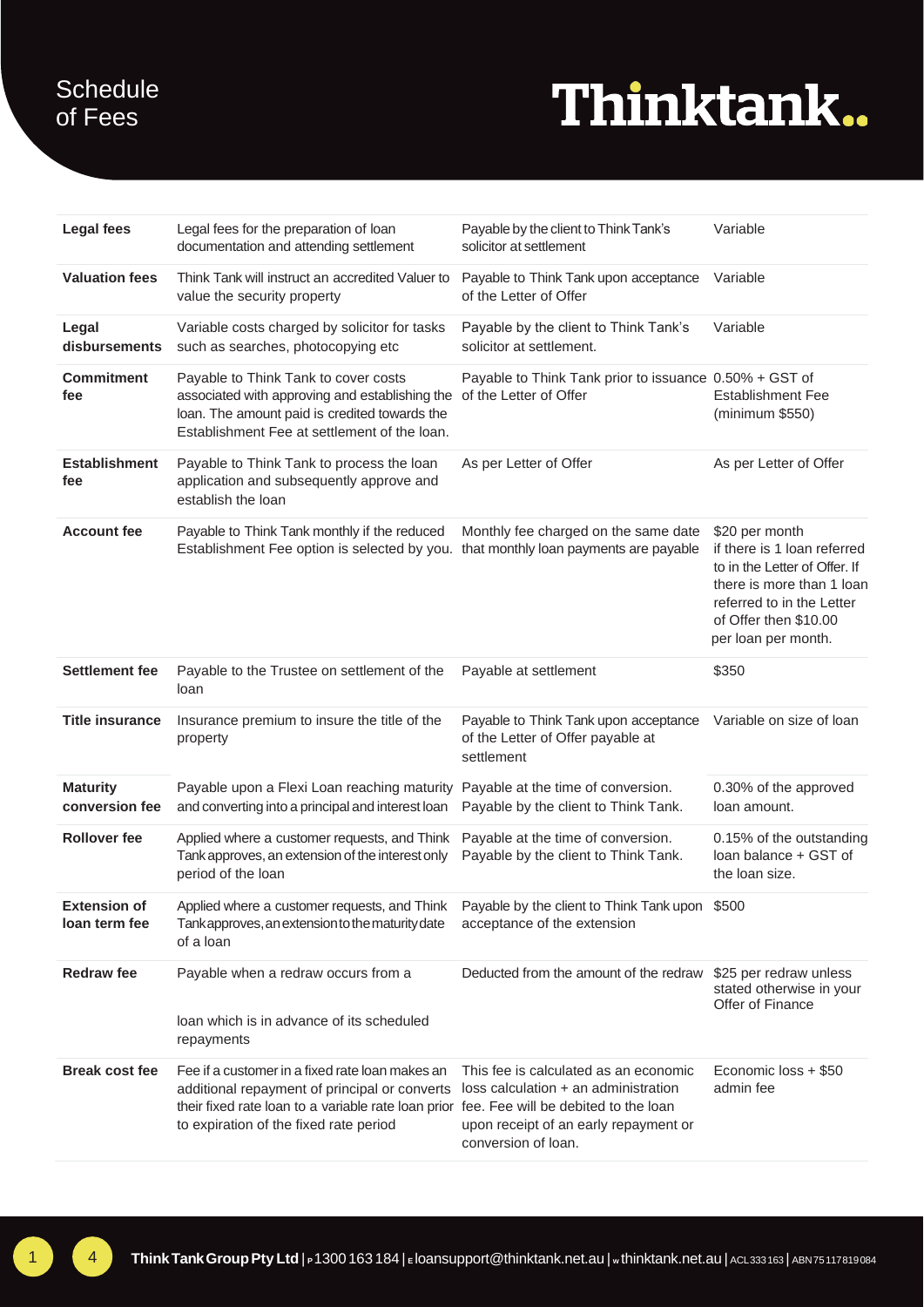**fee** *(Applicable to Commercial & SMSF loans only)*

**Early repayment**  Payableshouldyou repay the whole of the principal within 3 years of the settlement date.

Payable at the time of discharge 1 month's interest

calculated on the amount of principal repaid.

| <b>Dishonour fee</b>               | Charged upon rejection of a credit to an<br>account                                                                                                                   | Charge at time transaction is performed.<br>Charged per occurrence.                                                                                                                                                                                                                                                            | \$30                  |
|------------------------------------|-----------------------------------------------------------------------------------------------------------------------------------------------------------------------|--------------------------------------------------------------------------------------------------------------------------------------------------------------------------------------------------------------------------------------------------------------------------------------------------------------------------------|-----------------------|
| <b>Non standard</b><br>payment fee | Fee to cancel or defer a scheduled loan<br>payment                                                                                                                    | Charged at time transaction is performed.<br>Charged per occurrence.                                                                                                                                                                                                                                                           | \$27.50               |
| fee                                | Monthly arrears Fee for late payment of a loan repayment                                                                                                              | Arrears fee is to be charged 30 days after<br>payment due if still in arrears and monthly<br>thereafter                                                                                                                                                                                                                        | \$50                  |
| Default rate                       | A penalty interest rate above the current<br>interest rate will apply for all loans that are > 14<br>days in arrears                                                  | Charge whenever a repayment is late by<br>14 days or more until arrears are rectified.<br>(NCCP Loans - only charged on the<br>outstanding payment amount)                                                                                                                                                                     | 4% above current rate |
| Loan switching<br>fee              | A fee charged when part or all of a variable rate<br>loan is converted to a fixed rate loan                                                                           | Charge per conversion at the time<br>conversion is performed. Debited from the<br>loan immediately and may NOT overdraw<br>the loan (in the event funds are not available,<br>the request should not be processed or<br>funds should be deposited). Fee is not<br>charged when a loan converts from fixed to<br>variable rate. | \$300                 |
| <b>Duplicate</b><br>statement fee  | Fee for producing a copy of a statement<br>previously sent                                                                                                            | Manually charged at time transaction is \$22<br>performed. Charged per occurrence.                                                                                                                                                                                                                                             |                       |
| Photocopy of<br>documents          | Fee for providing a copy of documents already<br>provided                                                                                                             | Manually charged at time transaction is \$30<br>performed. Charged per occurrence.                                                                                                                                                                                                                                             |                       |
| <b>Courier fee</b>                 | Fee for sending documents via courier                                                                                                                                 | Manually charged at time transaction is Variable<br>performed. Charged per occurrence.                                                                                                                                                                                                                                         |                       |
| <b>Request fee</b>                 | Fee charged per request received to provide<br>written taxation, balance confirmation,<br>transaction or audit information to a customer<br>or the accountant/adviser | Manually charged at time task is<br>performed. Charged per request.                                                                                                                                                                                                                                                            | \$55                  |
|                                    | Manual task fee A fee charged where staff are required to dedicate<br>time to a specific request from a customer (i.e.<br>photocopying loan documents)                | The fee is calculated by Think Tank at<br>an hourly rate and is charged at time<br>transaction is performed.                                                                                                                                                                                                                   | \$75 per hour         |
| Discharge of<br>security fee       | Fee should a full or partial discharge of security<br>be requested                                                                                                    | Charged at time transaction is performed. \$300 + legals<br>Charged per occurrence.                                                                                                                                                                                                                                            |                       |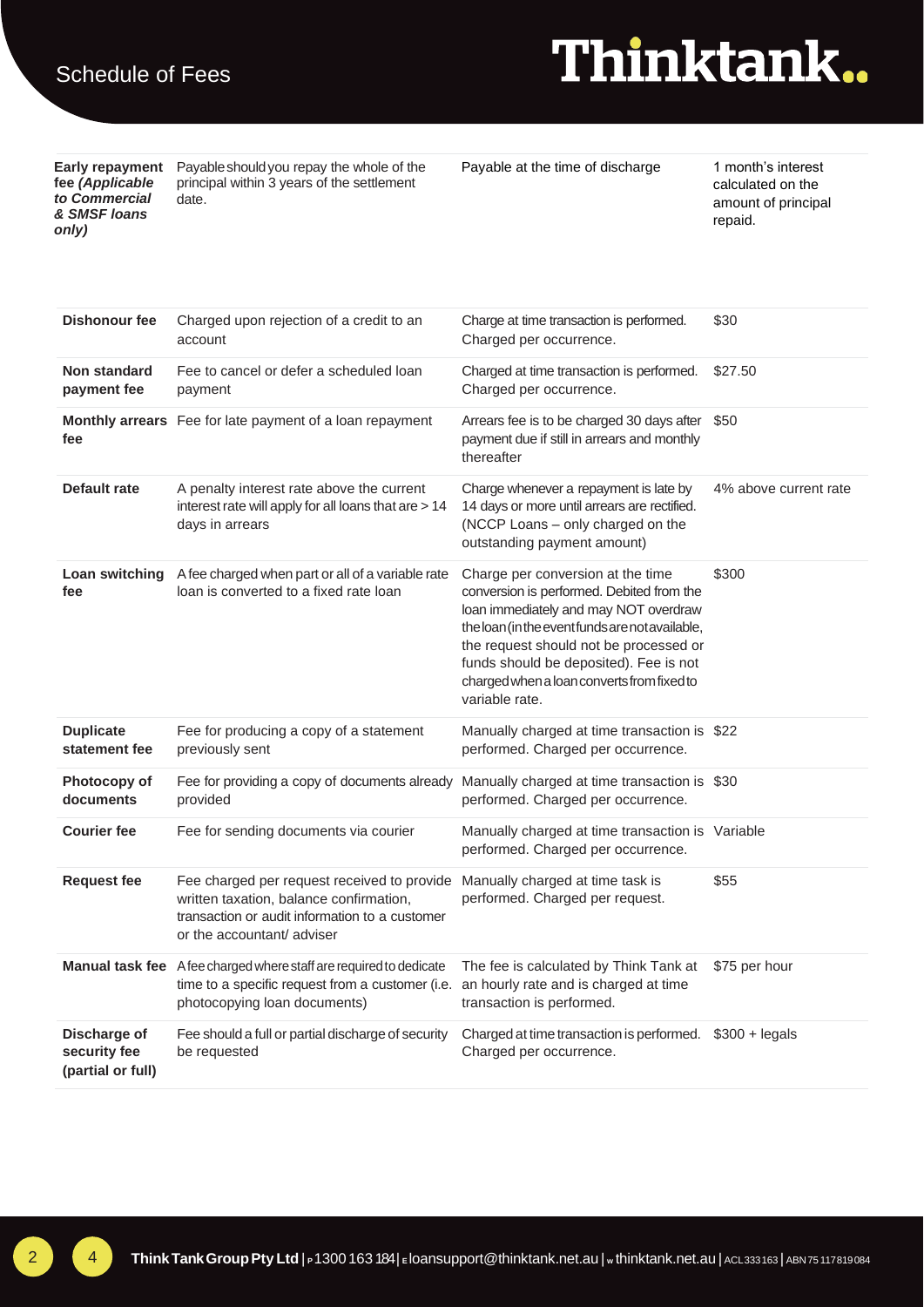# Thinktank.

| <b>Recalculation</b><br>of payout figure<br>fee                                            | Fee for calculating the payout figure for a full or<br>partial discharge of security                                                                                                                                                                                                                                                                                                                                                                                                                                                                                                                                                                                                                                      | Two free requests for payout figures are<br>provided for each proposed discharge of<br>security, each subsequent request for a<br>payout figure will incur a fee. | \$88                       |
|--------------------------------------------------------------------------------------------|---------------------------------------------------------------------------------------------------------------------------------------------------------------------------------------------------------------------------------------------------------------------------------------------------------------------------------------------------------------------------------------------------------------------------------------------------------------------------------------------------------------------------------------------------------------------------------------------------------------------------------------------------------------------------------------------------------------------------|-------------------------------------------------------------------------------------------------------------------------------------------------------------------|----------------------------|
| <b>Consent to</b><br>sub-division,<br>leases, second<br>mortgage,<br>easements etc.<br>fee | Fee should a consent to subdivision, leases,<br>easements etc., be granted                                                                                                                                                                                                                                                                                                                                                                                                                                                                                                                                                                                                                                                | Charged per request received for<br>a consent to subdivision, leases,<br>easements etc                                                                            | $$300 +$ legals            |
| <b>Substituting</b><br>security fee                                                        | Fee should the security on a loan be<br>substituted                                                                                                                                                                                                                                                                                                                                                                                                                                                                                                                                                                                                                                                                       | Charged per request received to<br>substitute the security on a loan                                                                                              | $$300 +$ legals            |
| <b>Production of</b><br>title fee                                                          | Fee should a title need to be produced                                                                                                                                                                                                                                                                                                                                                                                                                                                                                                                                                                                                                                                                                    | Charged per request received to produce \$150 + legals<br>the title                                                                                               |                            |
| <b>Document</b><br>handling out of<br>pocket expense<br>fee                                | The amount of out of pocket expenses incurred<br>by Think Tank for document handling                                                                                                                                                                                                                                                                                                                                                                                                                                                                                                                                                                                                                                      | Charged when incurred                                                                                                                                             | Variable                   |
| disbursements                                                                              | Legal costs and Payable should Think Tank or the lender or the Payable by the client to the solicitor at<br>Trust Manager incur them as a result of a client settlement or as otherwise advised.<br>matter regarding the contract or the security, or<br>an amendment or discharge of the contract or<br>security                                                                                                                                                                                                                                                                                                                                                                                                         |                                                                                                                                                                   | Variable                   |
| Settlement delay<br>or cancellation<br>fee                                                 | The amount which is the loss Think Tank suffers Charged if settlement delay occurs. Think Variable<br>due to a delayed or cancelled settlement. The<br>amount of this loss will be equal to the aggregate<br>of any out of pocket expenses Think Tank incurs<br>in connection with the matters referred to in the<br>next column, and the amount of interest which<br>would have been payable under this Contract<br>had settlement taken place from (and including)<br>the anticipated Settlement Date until (but<br>excluding) the earlier of:<br>a. the actual date of settlement (if settlement<br>occurs); and<br>b. the date on which the funds made available<br>by Think Tank are remitted back to Think<br>Tank. | Tank treasury will advise                                                                                                                                         |                            |
| Delayed or<br>cancellation of<br>a fixed interest<br>repayment                             | The amount which is the loss Think Tank<br>suffers due to a delayed or cancelled<br>repayment of a Fixed Interest loan. The amount<br>of this loss will be equal to the aggregate of<br>any out of pocket expenses Think Tank incurs<br>in connection with the matters referred to in<br>the next column, and the amount of interest<br>incurred due to the delayed or cancelled<br>repayment.                                                                                                                                                                                                                                                                                                                            | Charged to the loan account                                                                                                                                       | $$250 + any loss$ suffered |